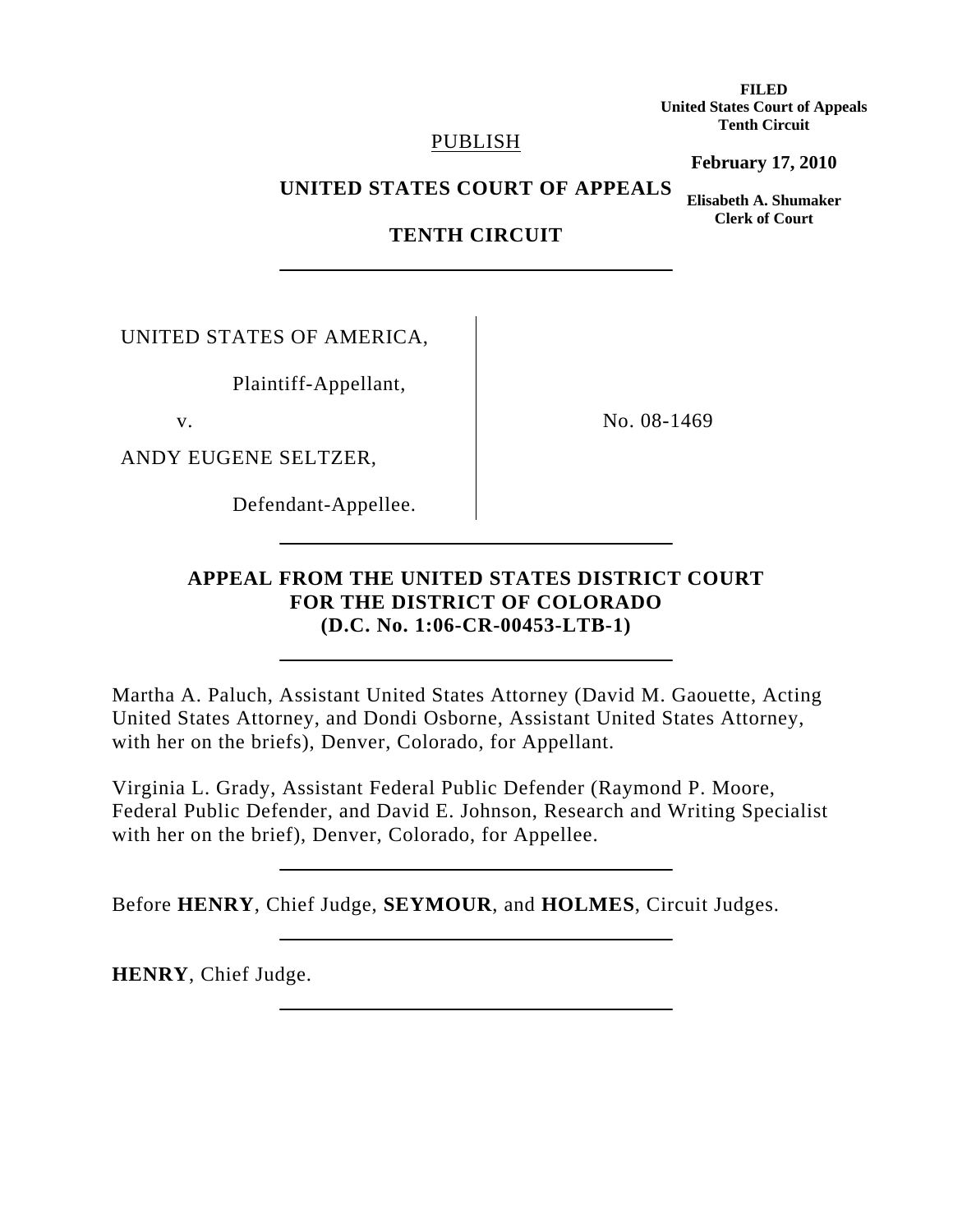The Supreme Court has called the Sixth Amendment guarantee to a speedy trial both an "amorphous" right and a "fundamental" one. Andy Eugene Seltzer's case exemplifies the difficult application of this constitutional protection and particularly, the complexities inherent in the balancing of the defining factors delineated by Supreme Court precedent. The district court granted Mr. Seltzer's motion for dismissal based on a violation of his Sixth Amendment rights. Because we agree that, under the circumstances, Mr. Seltzer's rights were violated, we affirm the district court's dismissal.

## I. FACTUAL BACKGROUND

## A. The crime

 A road crew working in Grand Junction, Colorado, discovered what appeared to be counterfeit currency in a trash bag. The bag also contained evidence linking the contents to 2913 D Road in Grand Junction. The Mesa County Sheriff's Office procured a search warrant for the property, which was owned by David Ortego. The search uncovered counterfeit bills, chemicals, and equipment linked to the production of counterfeit currency. The search also revealed several firearms, methamphetamine, marijuana, and a "pay/owe" sheet consistent with drug trafficking. Aplt's App. vol. I, at 0307 (Order, filed Nov. 5, 2008).

-2-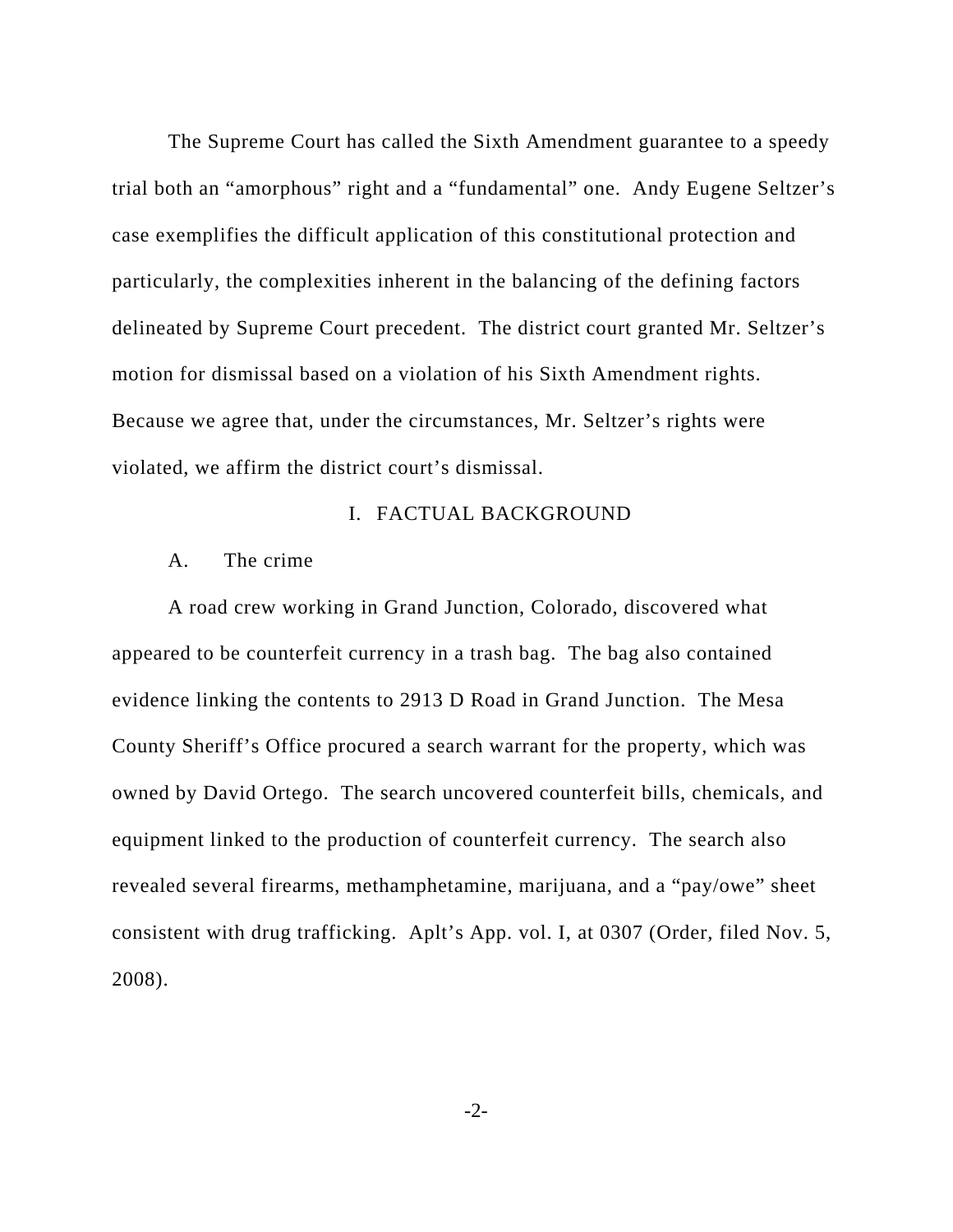Andy Eugene Seltzer was on the property when the law enforcement officers arrived. In the room where he slept, the officers found three firearms and ammunition. Additionally, the officers discovered a wallet containing Mr. Seltzer's identification, two counterfeit \$100 bills, and one genuine \$100 bill with a serial number matching that found on the counterfeit bills.

 In another bedroom, the officers found a computer, which they later discovered contained scanned images of a \$100 bill. The law enforcement officers also found a large trash can outside the home, which contained templates that appeared to have been used to print counterfeit bills, images of bills printed on plain paper, handwritten notes, and miscellaneous other items.

B. The initial indictment

On November 2, 2006, the government indicted Mr. Seltzer and Mr. Ortego on one count of manufacturing a counterfeit Federal Reserve Note with the intent to defraud, in violation of 18 U.S.C. § 471. Aplt's App. vol. I, at 0015 (Indictment, filed Nov. 2, 2006). The government also charged Mr. Seltzer with three counts of being a felon in possession of a firearm in violation of 18 U.S.C.  $\S 922(g)(1)$  (Mr. Seltzer had previously been convicted of felony possession of a Schedule II controlled substance with intent to distribute) and with one count of aiding and abetting counterfeiting in violation of 18 U.S.C. § 2.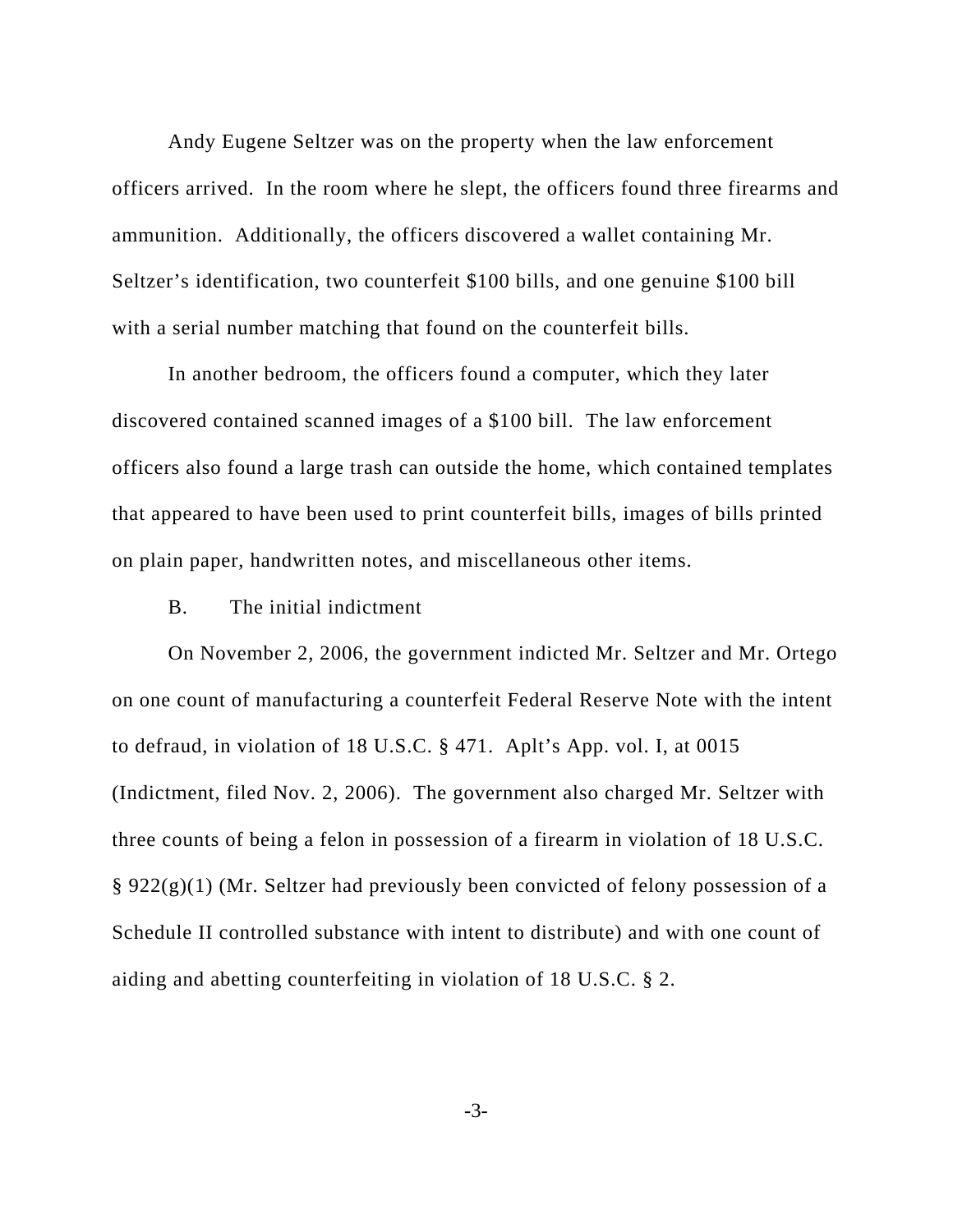Arrest warrants were issued for both Mr. Seltzer and Mr. Ortego. Law enforcement officers arrested Mr. Ortego on November 6, 2006, and he was released on bond the next day. The officers determined that Mr. Seltzer was serving a sentence in the Mesa County Jail on two sets of unrelated drug charges, and thus did not execute the arrest warrant against him.

## C. Deal with Mr. Ortego

 On December 7, 2006, Mr. Ortego met law enforcement officers and was offered immunity from prosecution in return for "tell[ing] the truth" about Mr. Seltzer's participation in the counterfeiting. *Id.* vol. II, at 0406. In response, Mr. Ortego stated that he had no knowledge of Mr. Seltzer's involvement in counterfeiting or of Mr. Seltzer's ownership of the firearms found on the premises. On March 21, 2007, however, Mr. Ortego recanted this testimony and informed the law enforcement officials that he had knowledge of Mr. Seltzer's counterfeiting activities. Mr. Ortego claimed that Mr. Seltzer had offered him counterfeit bills and that Mr. Seltzer owned the firearms. Mr. Ortego claimed that he had no knowledge of the ownership or origin of the degreasing chemicals used to "wash" the currency. *Id.* vol. I, at 0309.

 Assistant United States Attorney Wyatt Angelo determined that, based on a lack of evidence against Mr. Ortego, the government should dismiss the indictment against him. AUSA Angelo also decided not to proceed with the

-4-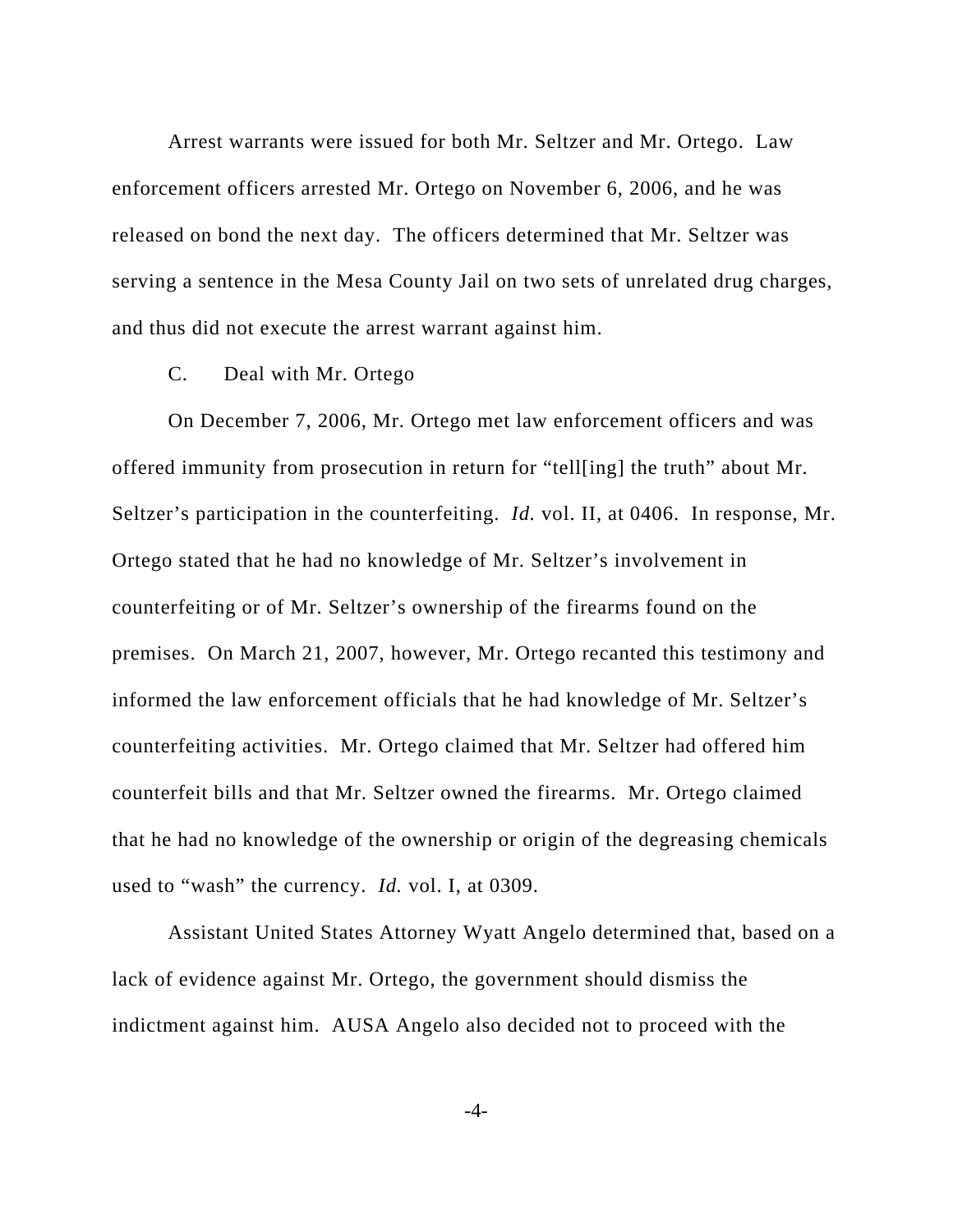investigation, the arraignment, or a meeting with Mr. Seltzer until after state proceedings on unrelated drug charges were completed.<sup>1</sup>

D. Mr. Seltzer's Motions for Bond and Appointment of Counsel

In early April 2007, Mr. Seltzer obtained the assistance of Amy Ottinger, a bail bonds agent. Mr. Seltzer appeared concerned about the declining health of his mother and was eager to obtain bond so he could care for her. Ms. Ottinger offered funds that should have been sufficient to secure his release on bond. The Mesa County jailer, however, informed Ms. Ottinger that Mr. Seltzer was under a federal detainer pending counterfeiting and weapons charges and refused to release him.

 On April 26, 2007, Mr. Seltzer filed a pro se Motion for Bond Status. In this motion Mr. Seltzer also asserted his right to a speedy trial. *Id.* at 0031. Mr. Seltzer's mother had passed away on April 24, 2007, and in his bond status motion, he expressed his desire to attend her funeral on April 27, 2007. On May 11, 2007, Mr. Seltzer's motion for bond status was struck because Ms. Ottinger was not an attorney and her assistance appeared to constitute the unauthorized practice of law without a license. *Id.* at 0036 ("It is clear that there is no showing

 $\frac{1}{1}$ <sup>1</sup> The district court pointed out that "[Mr. Seltzer]—unlike Ortego—was never given the opportunity to try to strike a deal and—once Ortego provided testimony in exchange for clemency—was left in the unenviable position of having to defend against Ortego's testimony. I am left to wonder whether [Mr. Seltzer's] shoe would be on Ortego's foot had [Mr. Seltzer] been brought to court first." Aplt's App. vol. I, at 0321.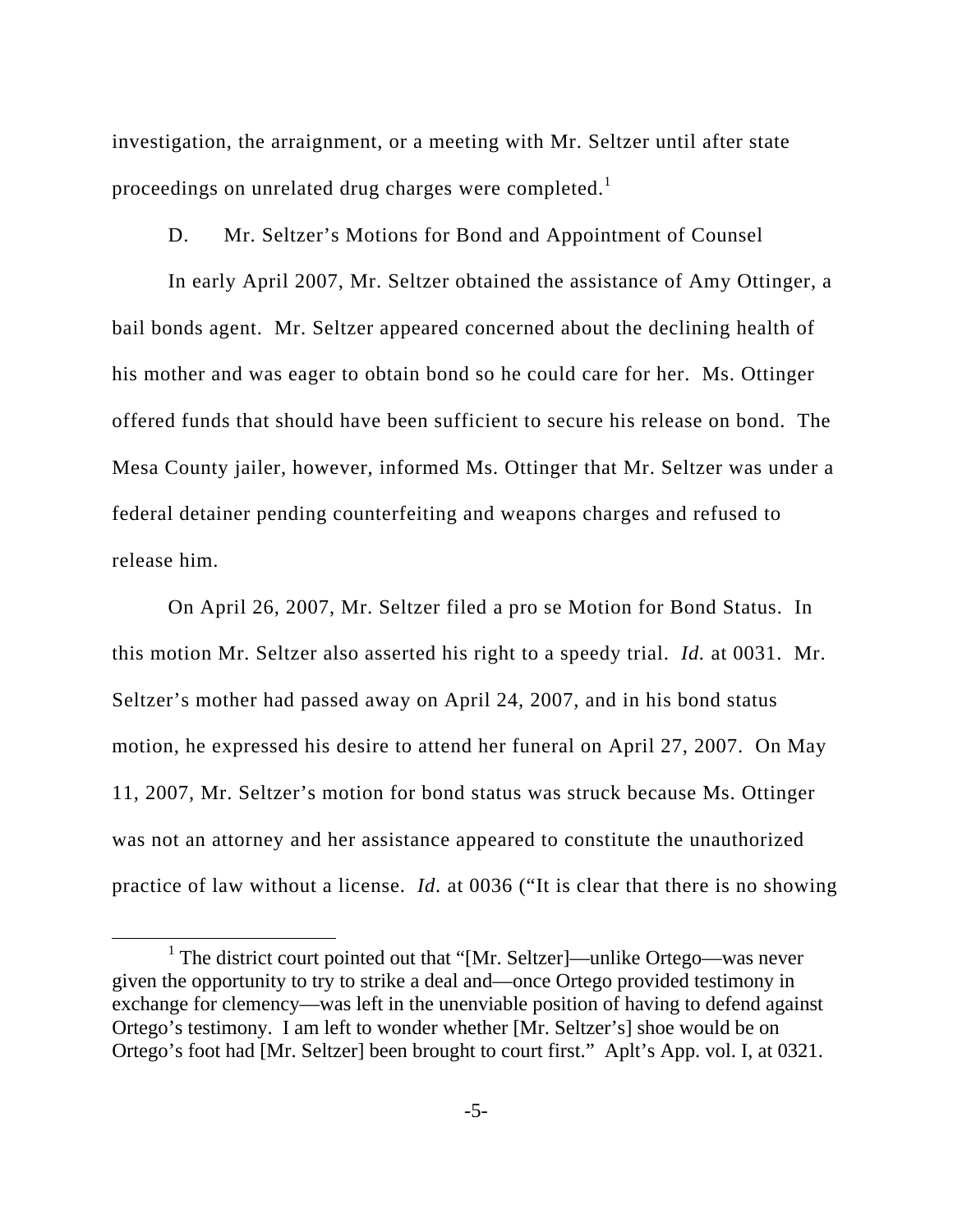that Amy Ottinger (Ott Bailbonds) is an attorney authorized to practice law. Upon this basis alone, the motion to strike must be granted."). On June 12, 2007, Mr. Seltzer filed a Motion to Appoint Conflict Free Counsel Without Unnecessary Delay, arguing that had counsel been provided, the district court would not have struck his motion for bond status. In this motion, Mr. Seltzer again asserted his speedy trial rights. *Id.* at 0037–44 (asserting that proceedings take place "without unnecessary delay").

 On July 11, 2007, the district court appointed Colleen Scissors to represent Mr. Seltzer. On at least three occasions Ms. Scissors requested that her client appear before a magistrate judge for arraignment. Each time, AUSA Angelo informed Ms. Scissors that Mr. Seltzer would not be appearing before a magistrate judge until the state prosecution was complete.

E. Mr. Seltzer pleads to state charges

On November 8, 2007, Mr. Seltzer entered a guilty plea to state drug charges in Moffat County, Colorado. On January 29, 2008, the state district court sentenced him to eight and one-half years in the Colorado Department of Corrections for the unrelated state drug charges. On November 29, 2007, Mr. Seltzer entered a guilty plea in Mesa County, Colorado, for other state offenses and, on February 7, 2008, the state court sentenced him to six years in the Colorado Department of Corrections for those charges.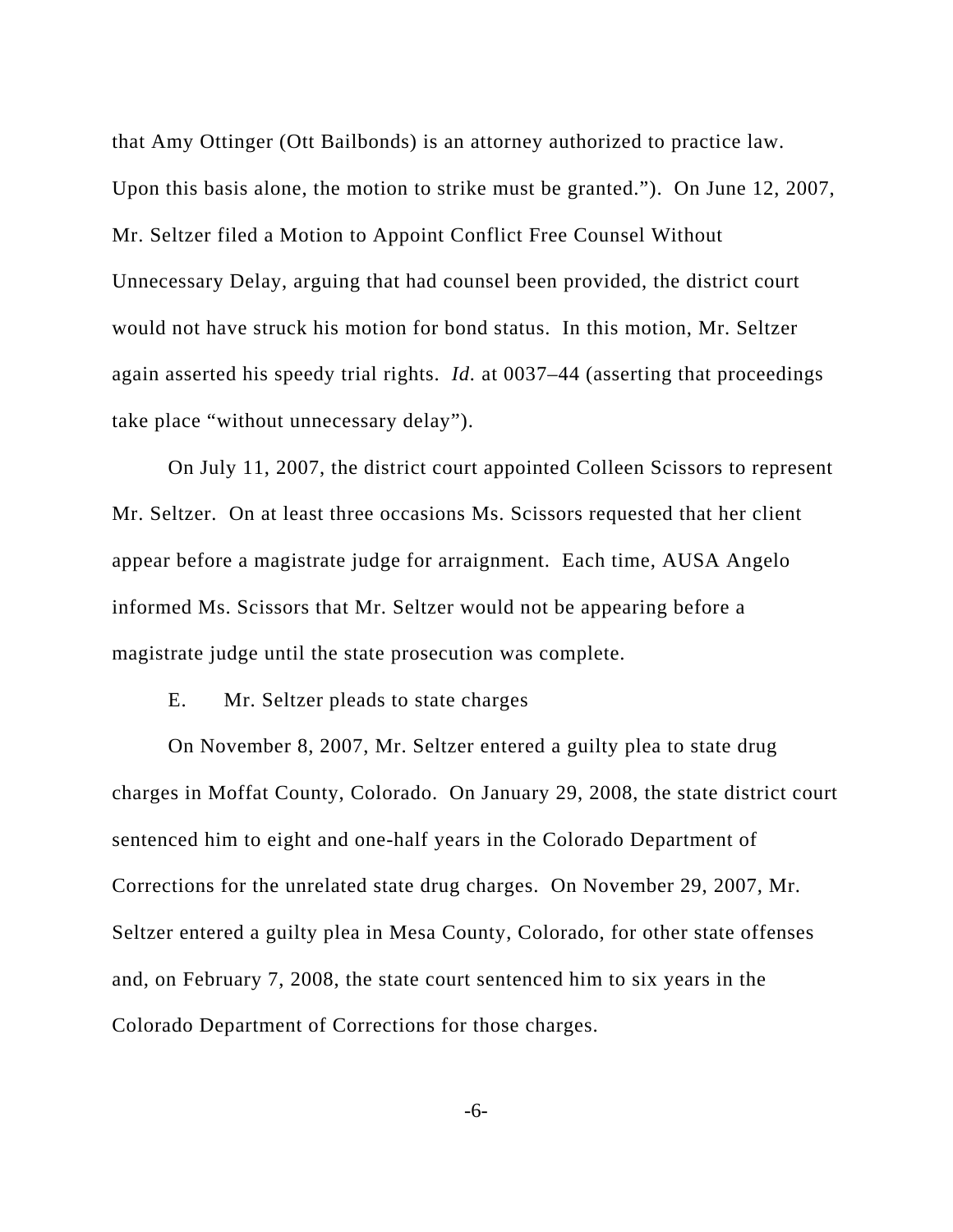Although Mr. Seltzer pled guilty to state charges in late 2007, the agent in charge of the federal investigation conducted no examination nor tested any evidence with respect to the federal prosecution until June 2008. Further, although the government had charged Mr. Seltzer with being a felon in possession of a firearm, no attempt was made to confirm that status until July 2008 (although there was a preliminary inquiry made with the Mesa County Sheriff's Office prior to the indictment against Mr. Seltzer). *Id.* at 0310.

F. The government's Superseding Indictment and Mr. Seltzer's Motion to Dismiss

 On August 6, 2008, the government issued a Superseding Indictment against Mr. Seltzer. The Superseding Indictment dropped the initial charge for counterfeiting and charged Mr. Seltzer with four new counts of counterfeiting. These charges stemmed from the bills the officers found in the wallet they recovered from 2913 D Road. The Superseding Indictment also combined the three felon-in-possession counts into a single count.

 On August 14, 2008, Mr. Seltzer filed an Amended Motion to Dismiss the Superseding Indictment. The motion argued that the government violated his Sixth Amendment right to a speedy trial by unduly delaying the prosecution of his case.

G. The district court's dismissal of the Superseding Indictment

-7-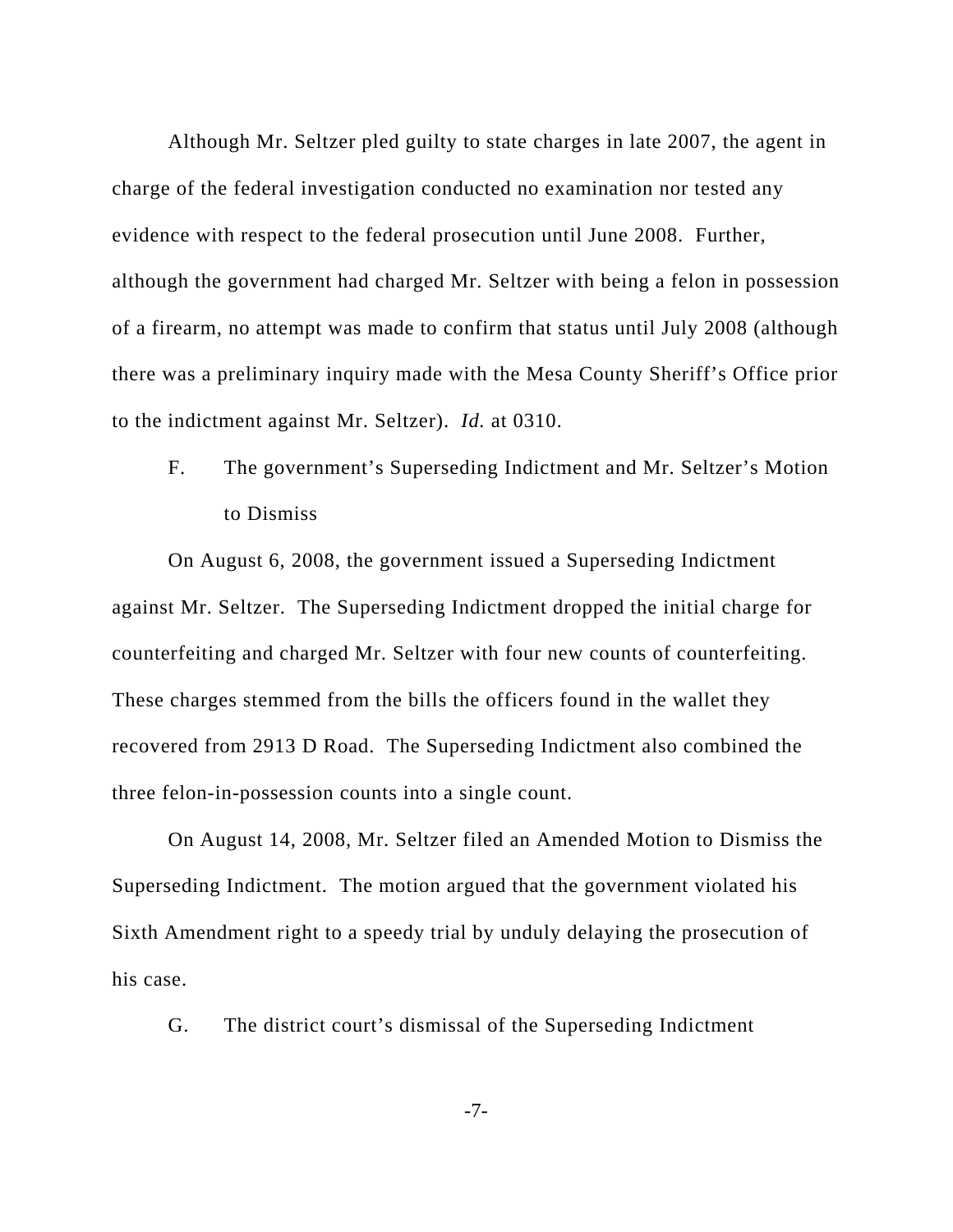The district court conducted a careful and thorough analysis of Mr.

Seltzer's Sixth Amendment claim using the factors established by the Supreme Court in *Barker v. Wingo*, 407 U.S. 514 (1972). Applying these factors, the district court found that the delay in the government's pursuit of the federal charges against Mr. Seltzer constituted a violation of his Sixth Amendment rights and dismissed the charges against him.

 The government now appeals the district court's dismissal. The government makes two main arguments: First, the government claims that the delay in the case was justified due to the state's prosecution of Mr. Seltzer. Second, the government claims that Mr. Seltzer suffered no prejudice as a result of the delay.

#### II. DISCUSSION

#### A. Standard of review

 We review Mr. Seltzer's claim that the government violated the Sixth Amendment's Speedy Trial Clause de novo. *United States v. Dirden*, 38 F.3d 1131, 1135 (10th Cir. 1994).

## B. *Barker* analysis

 The Sixth Amendment states that "[i]n all criminal prosecutions, the accused shall enjoy the right to a speedy and public trial." U.S. Const. amend. VI. Establishing the point when a trial has been unconstitutionally delayed is,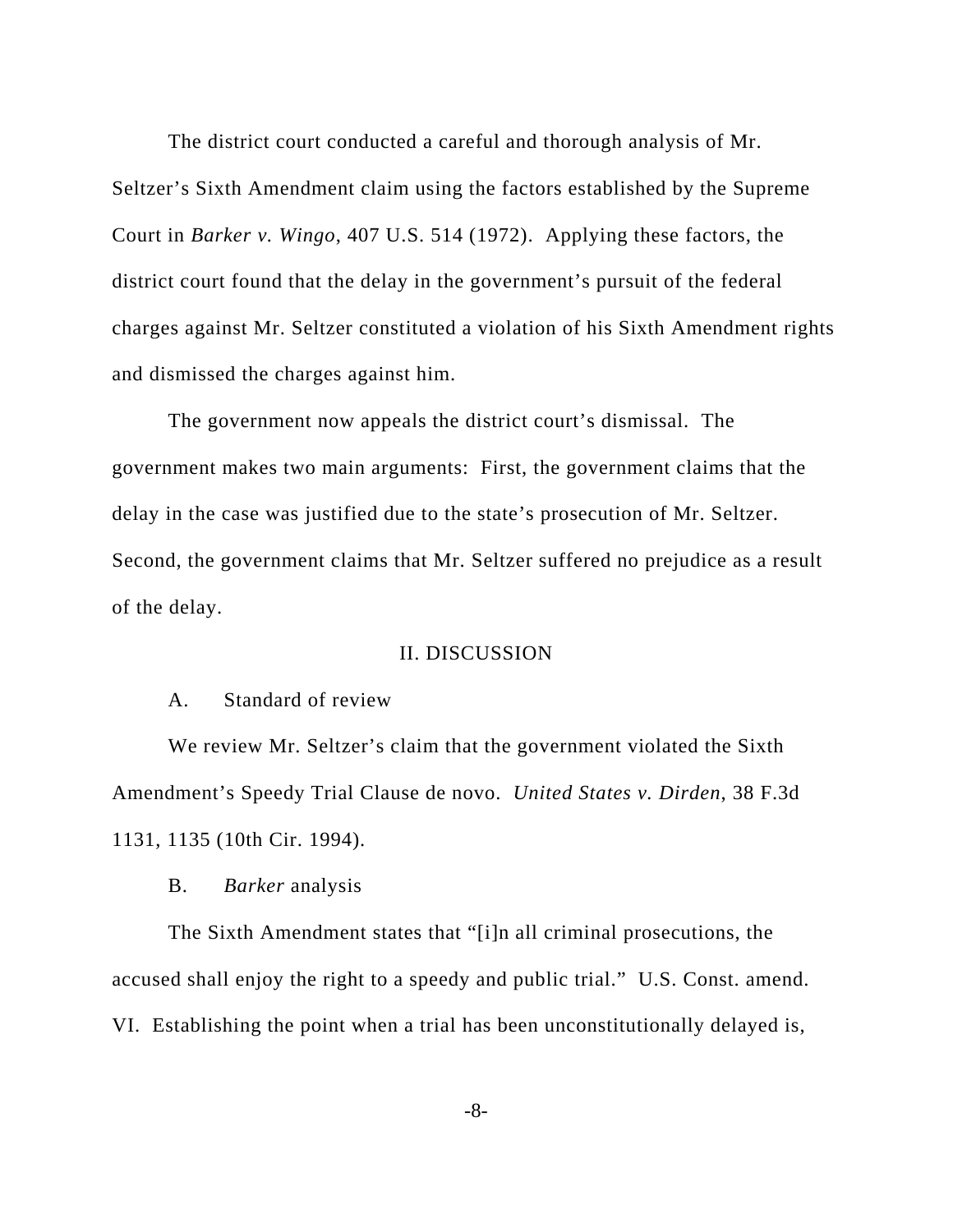concededly, a difficult proposition. As the Supreme Court has readily acknowledged, the "right to speedy trial is a more vague concept than other procedural rights. It is, for example, impossible to determine with precision when the right has been denied. We cannot definitively say how long is too long in a system where justice is supposed to be swift but deliberate." *Barker*, 407 U.S. at 522. Moreover, although the right is somewhat amorphous, the remedy is severe: dismissal of the indictment. Nonetheless, it is the prosecution's burden (and ultimately the court's) and not the defendant's responsibility to assure that cases are brought to trial in a timely manner.

 The Supreme Court in *Barker* established a four-part balancing test to establish if the defendant's right to a speedy trial has been violated. These factors are: (1) the length of the delay; (2) the reason for the delay; (3) the defendant's assertion of his desire for a speedy trial; and (4) the determination of whether the delay prejudiced the defendant. As the *Barker* Court stated, "[a] balancing test necessarily compels courts to approach speedy trial cases on an ad hoc basis." *Id.* at 530. No single factor is determinative or necessary, rather all four are considered to determine whether a violation has occurred. *Id.* at 533. We agree with the district court and on de novo review we hold that all four of these factors weigh in favor of a finding that Mr. Seltzer's right to a speedy trial was violated.

-9-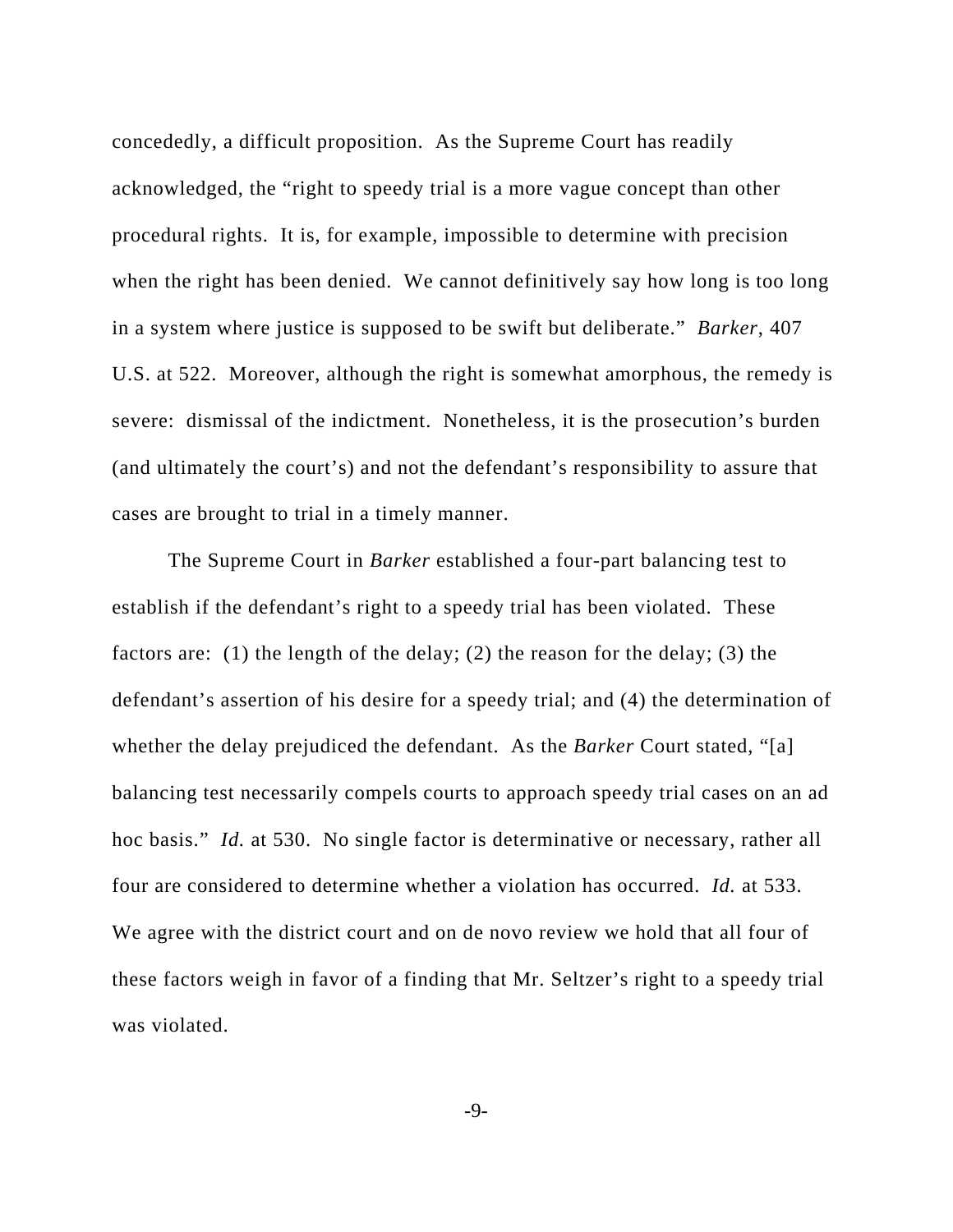## 1. Length of Delay

 The first factor looks to the length of the delay in pursuing the case against the defendant. This is a double inquiry. First, "[s]imply to trigger a speedy trial analysis, an accused must allege that the interval between accusation and trial has crossed the threshold dividing ordinary from 'presumptively prejudicial' delay." *Doggett v. United States*, 505 U.S. 647, 651–52 (1992) (quoting *Barker*, 407 U.S. at 530–31). Second, "[i]f the accused makes this showing, the court must then consider, as one factor among several, the extent to which the delay stretches beyond the bare minimum needed to trigger judicial examination of the claim." *Id*. at 652.

 We find that Mr. Seltzer has satisfied the first prong: the length of the delay crossed the threshold from "ordinary" to "presumptively prejudicial" because it was more than a year. *See United States v. Batie*, 433 F.3d 1287, 1290 (10th Cir. 2006) ("Delays approaching one year generally satisfy the requirement of presumptive prejudice."). "The general rule is that the speedy trial right attaches when the defendant is arrested or indicted, whichever comes first." *Jackson v. Ray*, 390 F.3d 1254, 1261 (10th Cir. 2004). Mr. Seltzer was indicted on November 2, 2006, and the district court dismissed the Superseding Indictment against Mr. Seltzer on November 5, 2008—a delay of over two years. Two years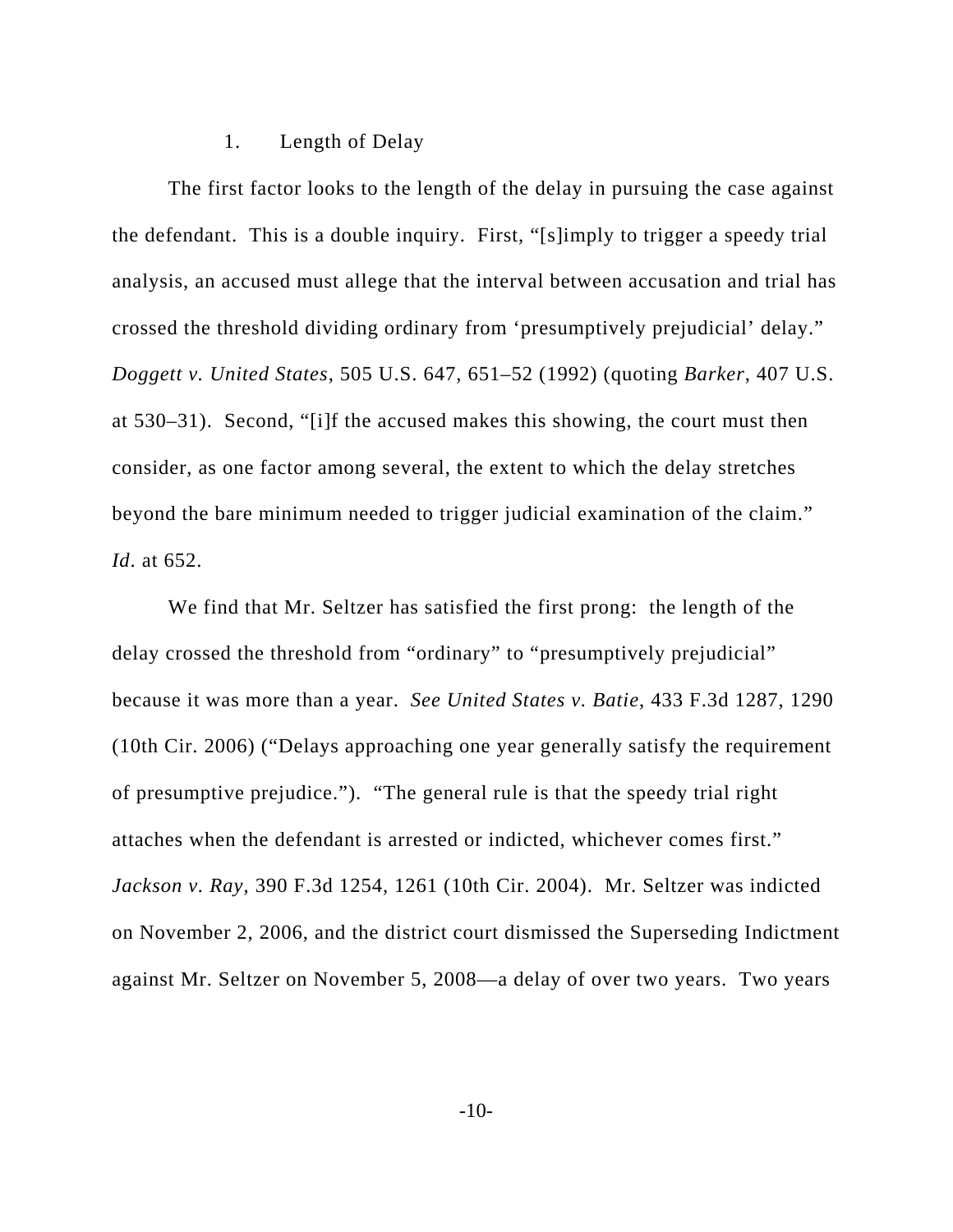is twice the time presumed to be ordinary. *See Doggett*, 505 U.S. at 652 (the greater the delay, the more likely it is to weigh in the defendant's favor).

But to be sure, given other factors, a lengthy delay may not be unreasonable—and, conversely, even a minor delay may be deemed untimely. For example, a court should take into consideration the nature of the charges. *Barker*, 407 U.S. at 531. And even a two-year interval between charges and trial may not be deemed a "delay" when the charges are complex. But here, neither the counterfeit charge nor the drug charges, nor the felon-in-possession charges, were complicated. As the district court noted, "[t]he counterfeiting claims involved little more than the use of commonly-available tools to print—according to the officers involved—obviously counterfeit notes." Aplt's App. vol. I, at 0314. Similarly, the other charges, involving simple possession, were also straightforward.

Here, the government had secured the eyewitness and coconspirator testimony of Mr. Ortego in March 2007, and yet over nineteen months later, in November 2008, it still had not proceeded with the prosecution of Mr. Seltzer.<sup>2</sup>

 <sup>2</sup>  $2A$  delay that may seem insignificant may be deemed too long when the case relies on eyewitness identification or the testimony of live witnesses. When such testimony forms a cornerstone of the government's case, delay becomes of great import given the dangers of memory loss or distortion over time or the risk that the witness may disappear or die. Thus, the Supreme Court in *Barker* cited approvingly a First Circuit case in which that court "thought a delay of nine months overly long, absent a good reason, in a case that depended on eyewitness testimony." *Barker*, 407 U.S. at 531 n.31 (citing *United States v. Butler*, 426 F.2d 1275 (1st Cir. 1970)).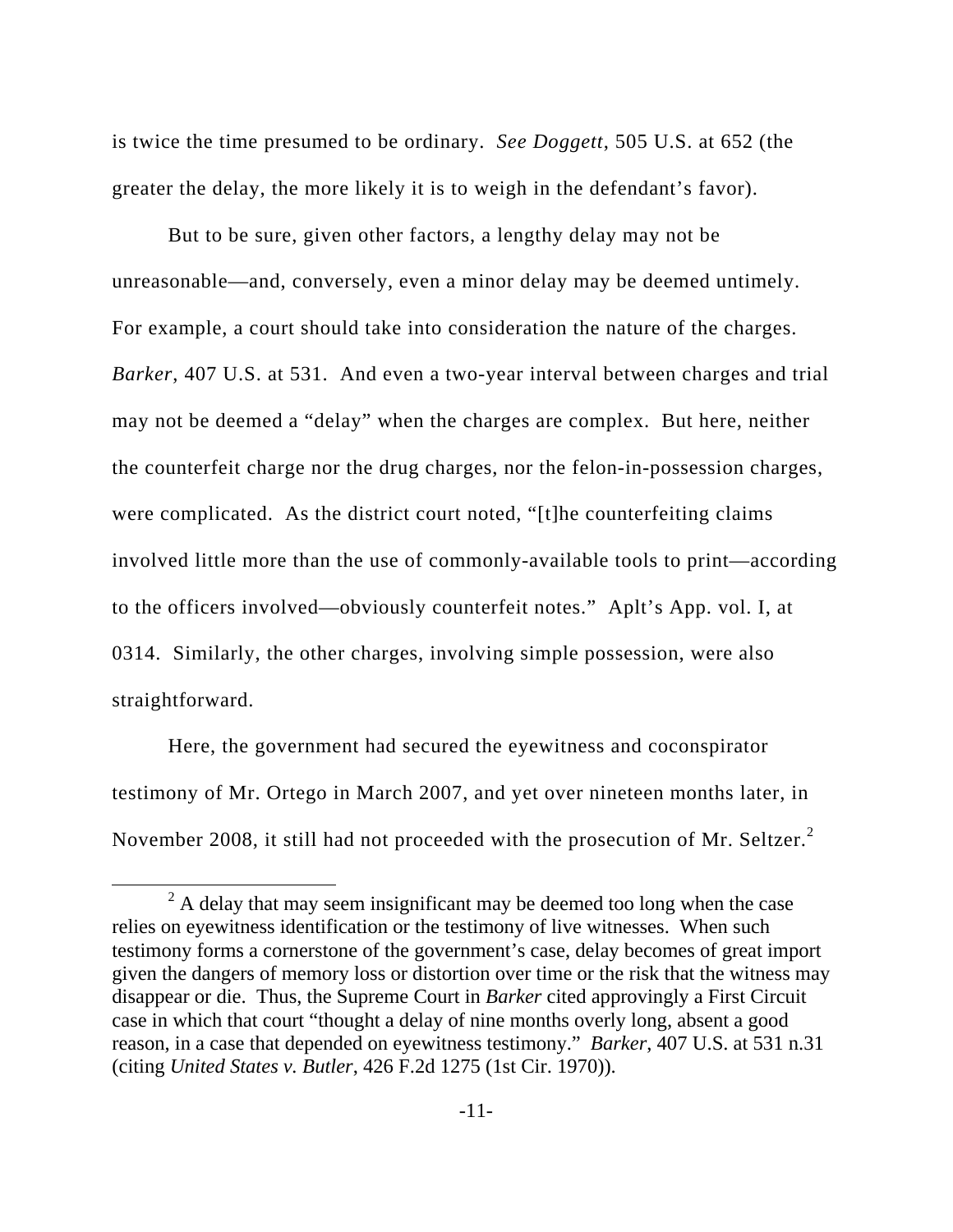Accordingly, we conclude that this factor, along with the nature of the charges, suggests that the government waited too long to bring the defendant to trial. Hence, this factor weighs in favor of a finding of a violation of Mr. Seltzer's speedy trial rights.

## 2. Reason for the delay

Besides considering whether the two-year delay was lengthy and unreasonable, the court must also factor in the reasons offered by the government for not bringing a timely suit. This factor is especially important: "the flag all litigants seek to capture is the second factor, the reason for delay." *United States v. Loud Hawk*, 474 U.S. 302, 315 (1986). The burden belongs to the government to provide an acceptable rationale for the delay. *Jackson*, 390 F.3d at 1261 ("The Supreme Court places the burden on the state to provide an inculpable explanation for delays in speedy trial claims."). "[D]ifferent weights should be assigned to different reasons." *Barker*, 407 U.S. at 531. "A deliberate attempt to delay the trial in order to hamper the defense should be weighted heavily against the government. A more neutral reason such as negligence or overcrowded courts should be weighted less heavily but nevertheless should be considered since the ultimate responsibility for such circumstances must rest with the government rather than with the defendant. Finally, a valid reason, such as a missing witness, should serve to justify appropriate delay." *Id.* (footnote omitted).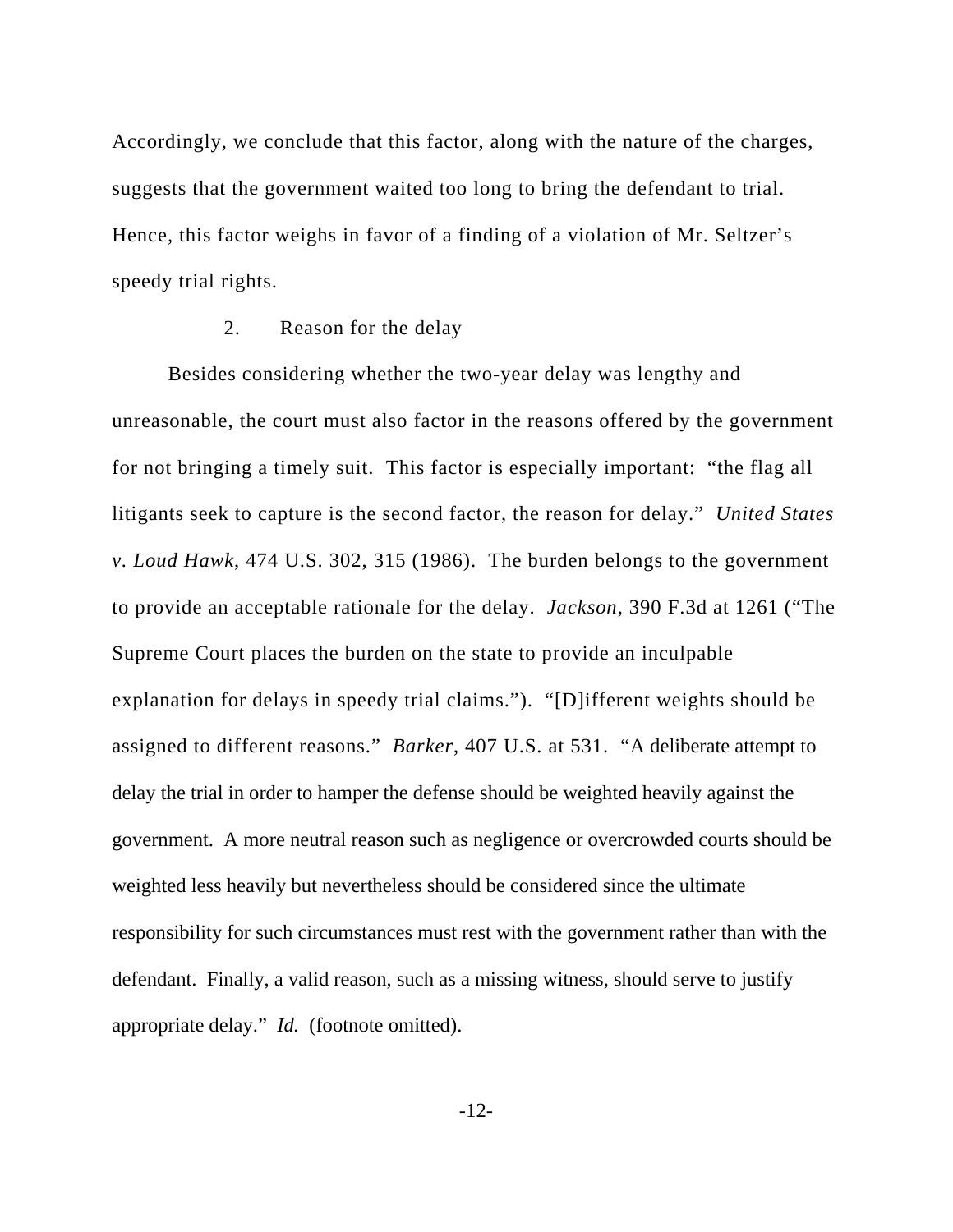Here, the major reason asserted by the government for the delay was the desire to complete the state proceedings on unrelated drug charges before continuing with federal charges. Although the Tenth Circuit has never ruled on whether this is an acceptable rationale, at least two of our sister circuits have recognized this reasoning. *United States v. Thomas*, 55 F.3d 144, 151 (4th Cir. 1995) ("We find this to be an obvious reason for delaying Thomas's federal prosecution. . . . To do otherwise would be to mire the state and federal systems in innumerable opposing writs, to increase inmate transportation back and forth between the state and federal system with consequent additional safety risks and administrative costs, and generally to throw parallel federal and state prosecutions into confusion and disarray."); *United States v. Schreane*, 331 F.3d 548, 554 (6th Cir. 2003) ("Simply waiting for another sovereign to finish prosecuting a defendant is without question a valid reason for delay that weighs in favor of the government." (internal quotation marks omitted)); *United States v. Watford*, 468 F.3d 891, 902 (6th Cir. 2006) (same). The Third Circuit, however, recently rejected this as a reasonable justification. *United States v. Battis*, --- F.3d ----, No. 08-2949, 2009 WL 4755684 (3d Cir. Dec. 14, 2009). The *Battis* court stated: "Once federal prosecutors bring an indictment against a defendant, they have a duty to notify the District Court that the defendant should be arraigned and appointed counsel, and to bring the defendant to trial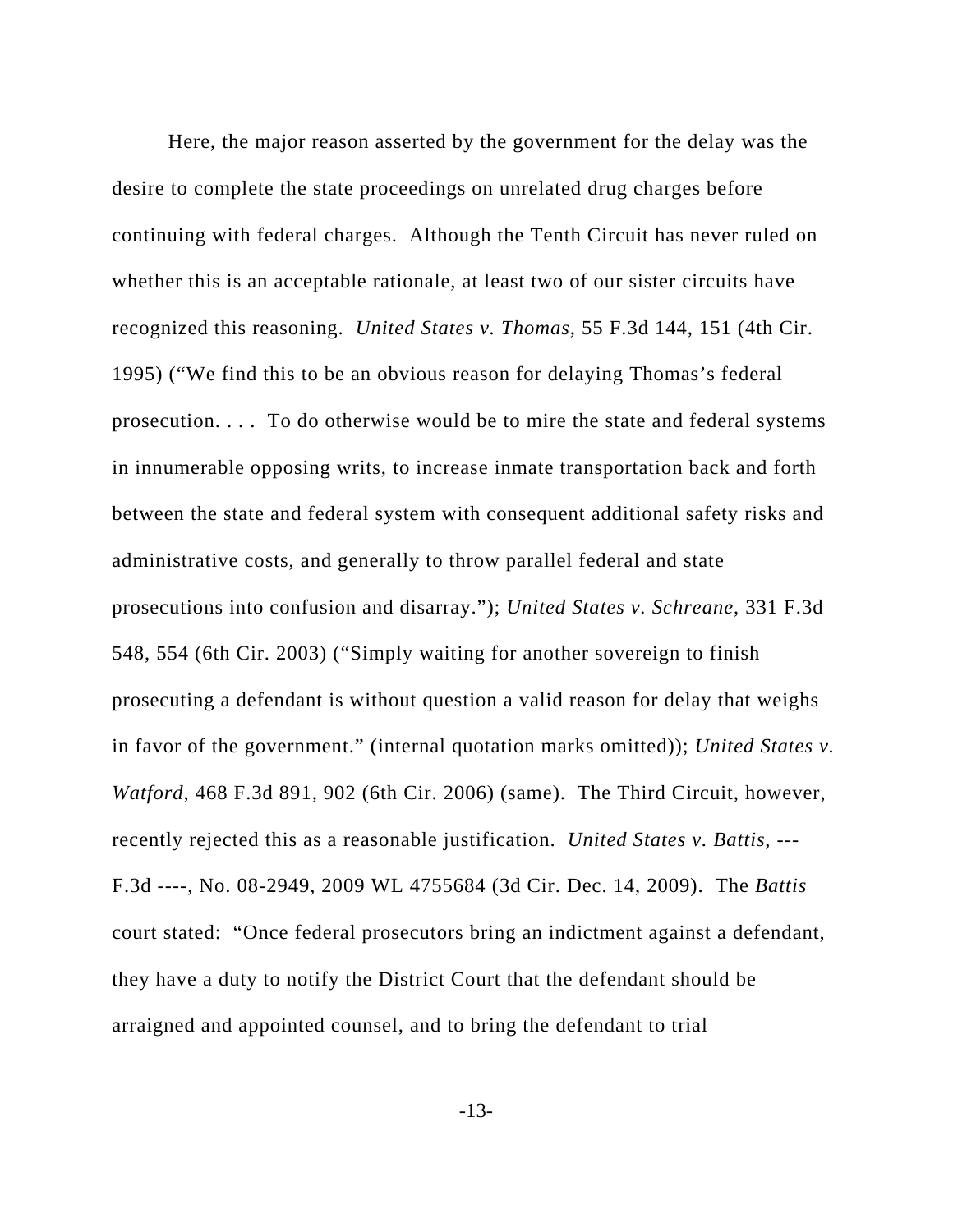expeditiously." *Id.* at \*5. Further, the court stated that "[t]his duty persists even when state authorities have a strong interest in bringing their own case against the same defendant. The Government cannot indict a defendant and then delay a case indefinitely, without any notice to a federal judge, merely because it is aware of a state proceeding involving the same defendant." *Id.*

We agree with our sister circuits that awaiting the completion of another sovereign's prosecution may be a plausible reason for delay in some circumstances, but that does not necessarily mean that it is a justifiable excuse in every case. Rather, it is the government's burden to explain why such a wait was necessary in a particular case. In other words, the government must make a particularized showing of why the circumstances require the conclusion of the state proceedings before the federal proceedings can continue. The mere fact that the defendant was incarcerated on a previous charge for a portion of the delay does not by itself excuse the delay. *Jackson*, 390 F.3d at 1262 (finding that the state's negligence in bringing the defendant to trial "is not mitigated by the fact that [the defendant] was incarcerated on a previous charge for a portion of the delay"); *see also Dickey v. Florida*, 398 U.S. 30, 36 (1970) (finding that incarceration does not make a defendant unavailable "since there have long been means by which one jurisdiction . . . can obtain custody of a prisoner held by another" for purposes of a criminal trial); *Smith v. Hooey*, 393 U.S. 374, 377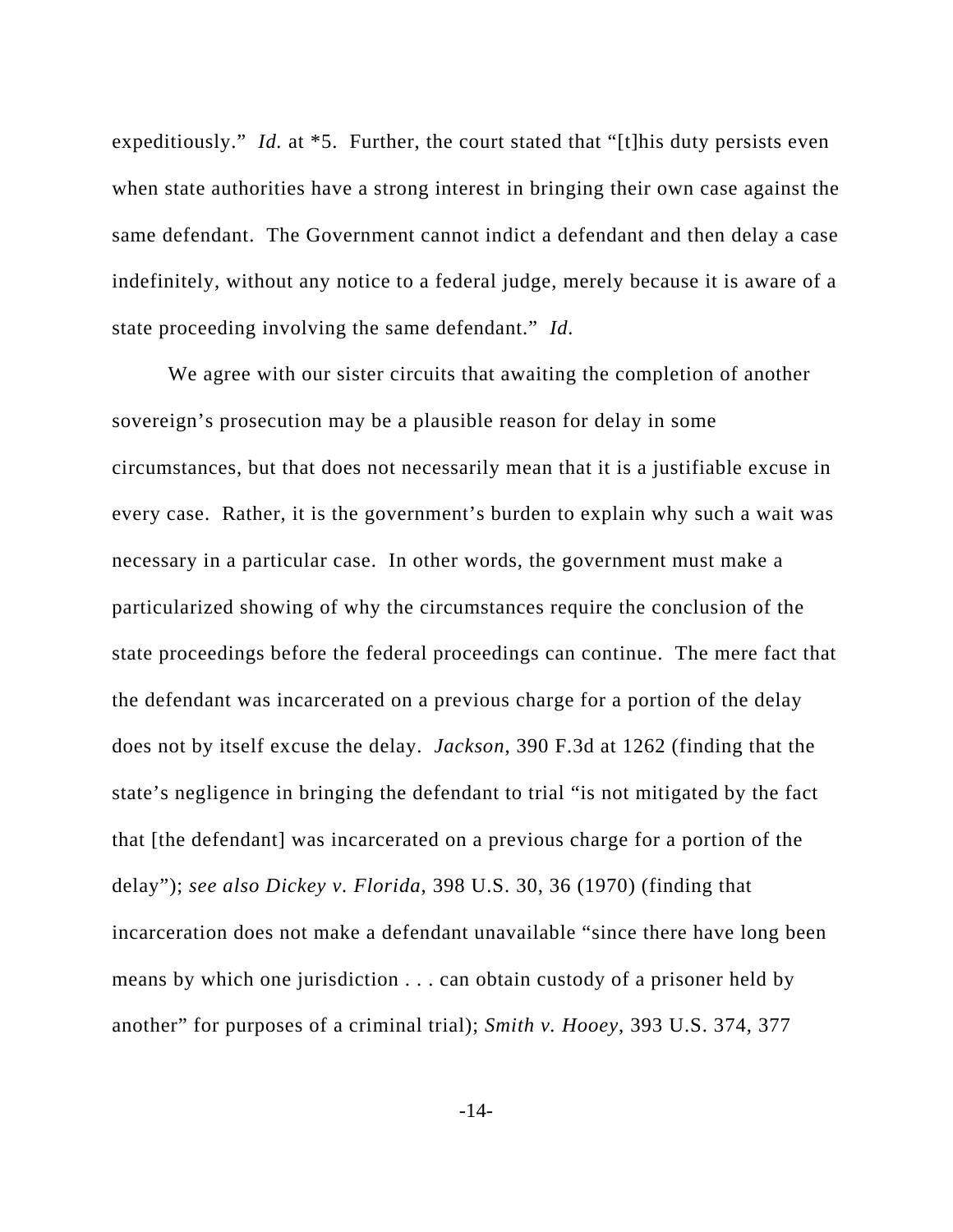(1969) (holding that the defendant's confinement in federal prison does not absolve the state "from any duty at all under the [Sixth Amendment] constitutional guarantee"). Thus, the government needs to show that it has a sufficient justification for waiting for the state proceedings in this particular case. No such showing has been made here. And the typical reasons for respecting ongoing state proceedings as a valid justification for delay are not relevant here.

First, there was no overlap in the charges or proceedings—the federal proceedings at issue here are entirely distinct from the state drug proceedings. In *Thomas*, 55 F.3d at 151, the Fourth Circuit noted that one of the reasons for allowing the state court to finish its proceedings before beginning with the federal proceedings was the desire to avoid conflicting motions or assertions in the different courts. But in Mr. Seltzer's case, the charges were different and unlikely to give rise to such confusion.

 Second, concurrent proceedings would not be logistically cumbersome. The district court found that transportation between venues would not be burdensome in this case because "[t]he federal courthouse in Grand Junction is a mere five blocks from the Mesa County Jail, and there is nothing in the record suggesting the burden of transporting Defendant between jurisdictions would have been onerous." Aplt's App. vol. I, at 0316. In *Thomas*, 55 F.3d at 151, the Fourth Circuit recognized that transportation costs and logistical concerns are one

-15-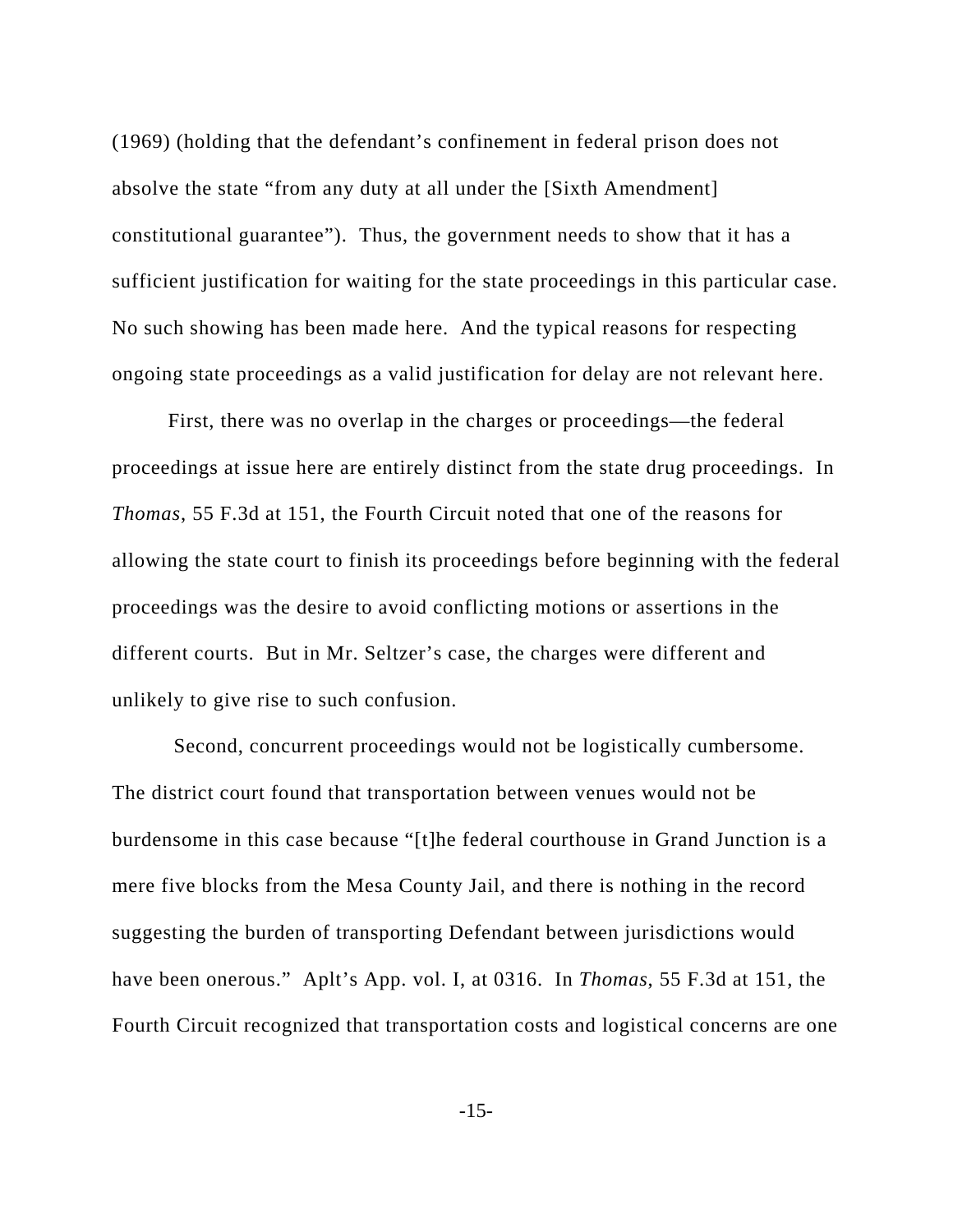of the reasons for waiting for the end of the other sovereign's proceedings. In this case, this does not appear to be a concern.

Third, the simplicity of the charges is also relevant here, because it demonstrates the relatively light burden that proceeding with the federal prosecution would have imposed upon the government. The government's argument for delaying out of respect for another sovereign is stronger in more complicated cases than it is in more straightforward cases such as this one. For example, in *United States v. Grimmond*, 137 F.3d 823, 828–29 (4th Cir. 1998), the government was justified in delaying the prosecution because of the desire to prosecute the defendant and a codefendant together. No such concern is evident here.

 Requiring the federal government to affirmatively justify a need to defer to another sovereign's proceedings ensures protection of the public's and the defendant's interest in a speedy trial. To do otherwise results in the Catch-22 we have here: the state refused to release Mr. Seltzer on bond because of the pending federal proceedings; at the same time, the federal prosecutors refused to prosecute him while the state proceedings were ongoing. All the while, Mr. Seltzer sat in jail. Thus, while the existence of an ongoing state proceeding may justify a delay in federal prosecution, the government must demonstrate that such deference was necessary in the defendant's case.

-16-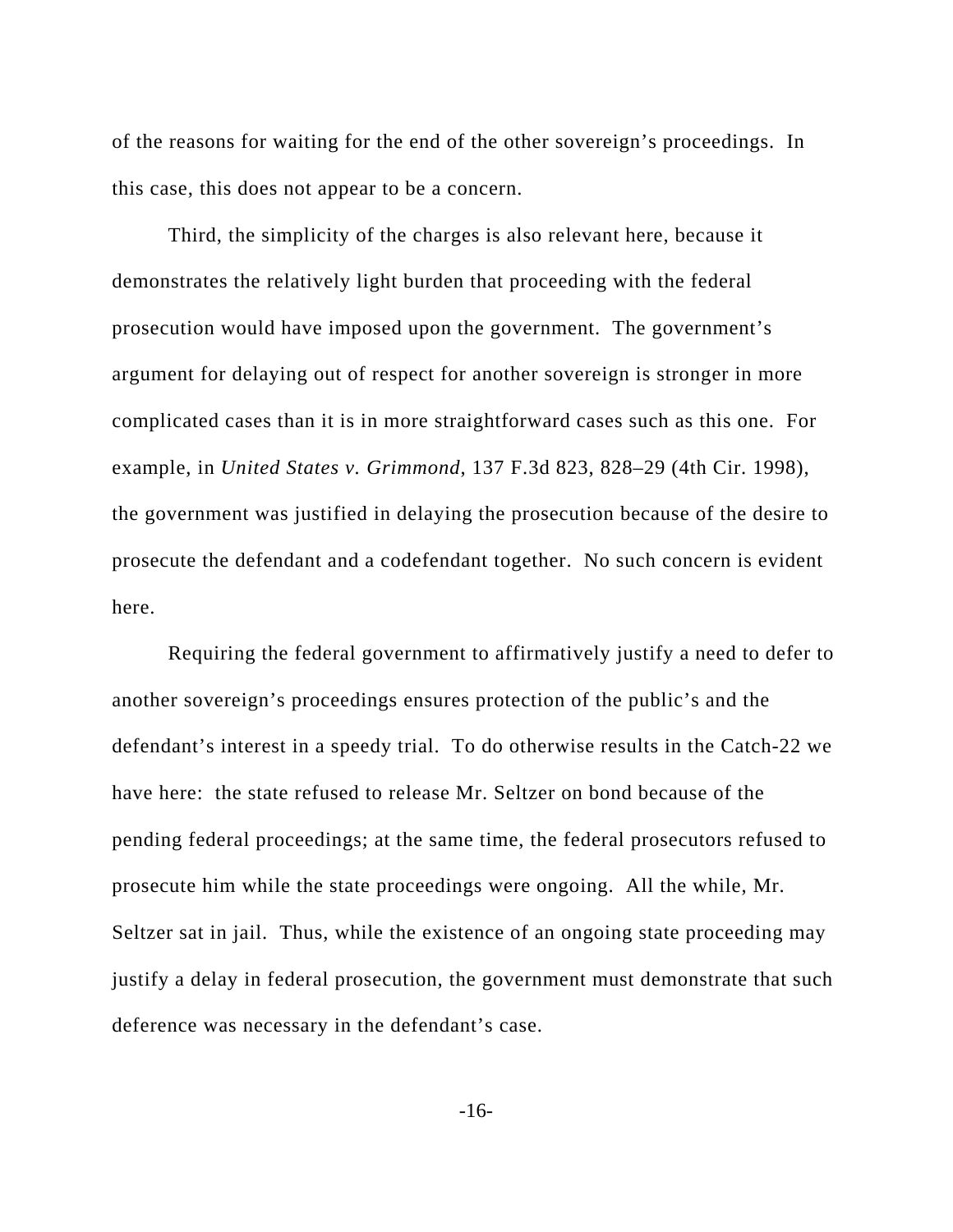Importantly, as the Court stated in *Barker*, "the ultimate responsibility" for justifying the delay belongs to the government. 407 U.S. at 531. Unlike in *United States v. Toombs*, 574 F.3d 1262, 1274 (10th Cir. 2009), where the defendant requested seven of the nine continuances granted by the district court, none of the delay here can be attributed to Mr. Seltzer's actions or legal tactics. Although there is no evidence that the government intentionally delayed the case for the explicit purpose of gaining some advantage, the government still bears the burden of bringing a case to trial in a timely fashion, absent sufficient justification. No such justification is present here.

3. Mr. Seltzer's assertion of his desire for a speedy trial

 The court next looks to whether the defendant asserted his right to a speedy trial. Such an assertion, if present, is given strong weight in deciding whether there has been a speedy trial violation. *See Batie*, 433 F.3d at 1291 ("Perhaps most important is whether the defendant has actively asserted his right to a speedy trial."); *see also Barker*, 407 U.S. at 531–32 ("The defendant's assertion of his speedy trial right, then, is entitled to strong evidentiary weight in determining whether the defendant is being deprived of the right.").

 Here, Mr. Seltzer, even without the benefits of counsel, twice asserted his speedy trial rights. In both his April 26, 2007 pro se motion for bond status, and in his June 12, 2007 pro se motion for appointment of counsel, Mr. Seltzer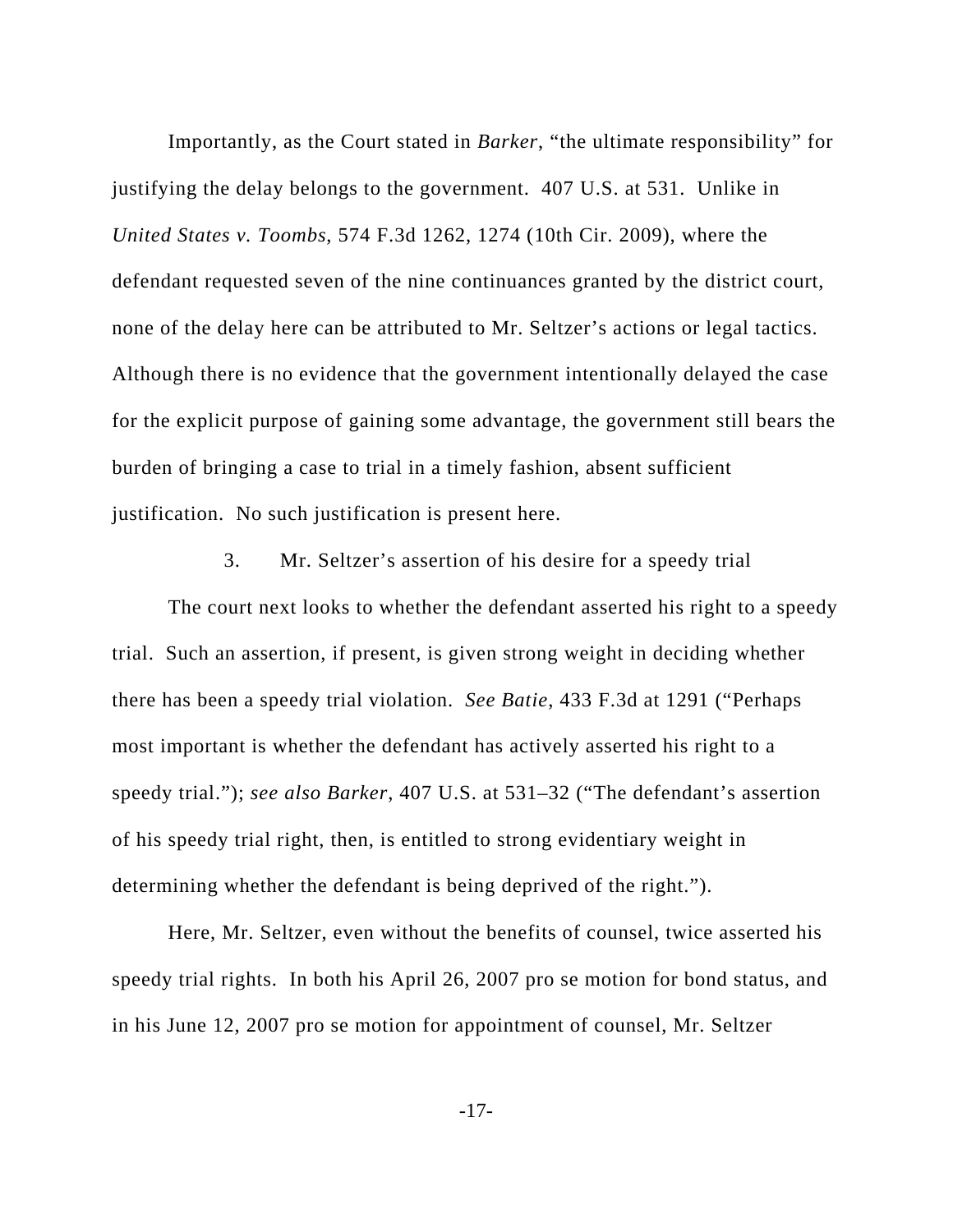requested a speedy trial. Mr. Seltzer brought prompt and repeated requests which put both the district court and the government on notice that the defendant wished to proceed to a prompt resolution of his case. *United States v. Latimer*, 511 F.2d 498, 501 (10th Cir. 1975) ("We may weigh the frequency and force of the objections."). Thus, this factor weighs strongly in favor of Mr. Seltzer.

## 4. Prejudice to Mr. Seltzer

 "The individual claiming the Sixth Amendment violation has the burden of showing prejudice." *Toombs*, 574 F.3d at 1275. We assess prejudice in light of the interests that the speedy trial right was designed to protect. The courts have identified three main interests: (i) the prevention of oppressive pretrial incarceration; (ii) the minimization of anxiety and concern of the accused; and (iii) minimization of the possibility that the defense will be impaired. *Id.* (citing *Barker*, 407 U.S. at 532). Of these interests, the most serious is the "hindrance of the defense" because the inability of a defendant to adequately prepare his case skews the fairness of the entire system.  $Id<sup>3</sup>$  "Because the seriousness of a postaccusation delay worsens when the wait is accompanied by pretrial incarceration, oppressive pretrial incarceration is the second most important factor." *Jackson*, 390 F.3d at 1264.

 $\frac{1}{3}$  $3\,$  In some cases of extreme delay, the defendant need not show specific evidence of prejudice. *Jackson*, 390 F.3d at 1263. Generally, the court requires a delay of six years before allowing the delay itself to constitute prejudice. *Id.* (citing *Doggett*, 505 U.S. at 655).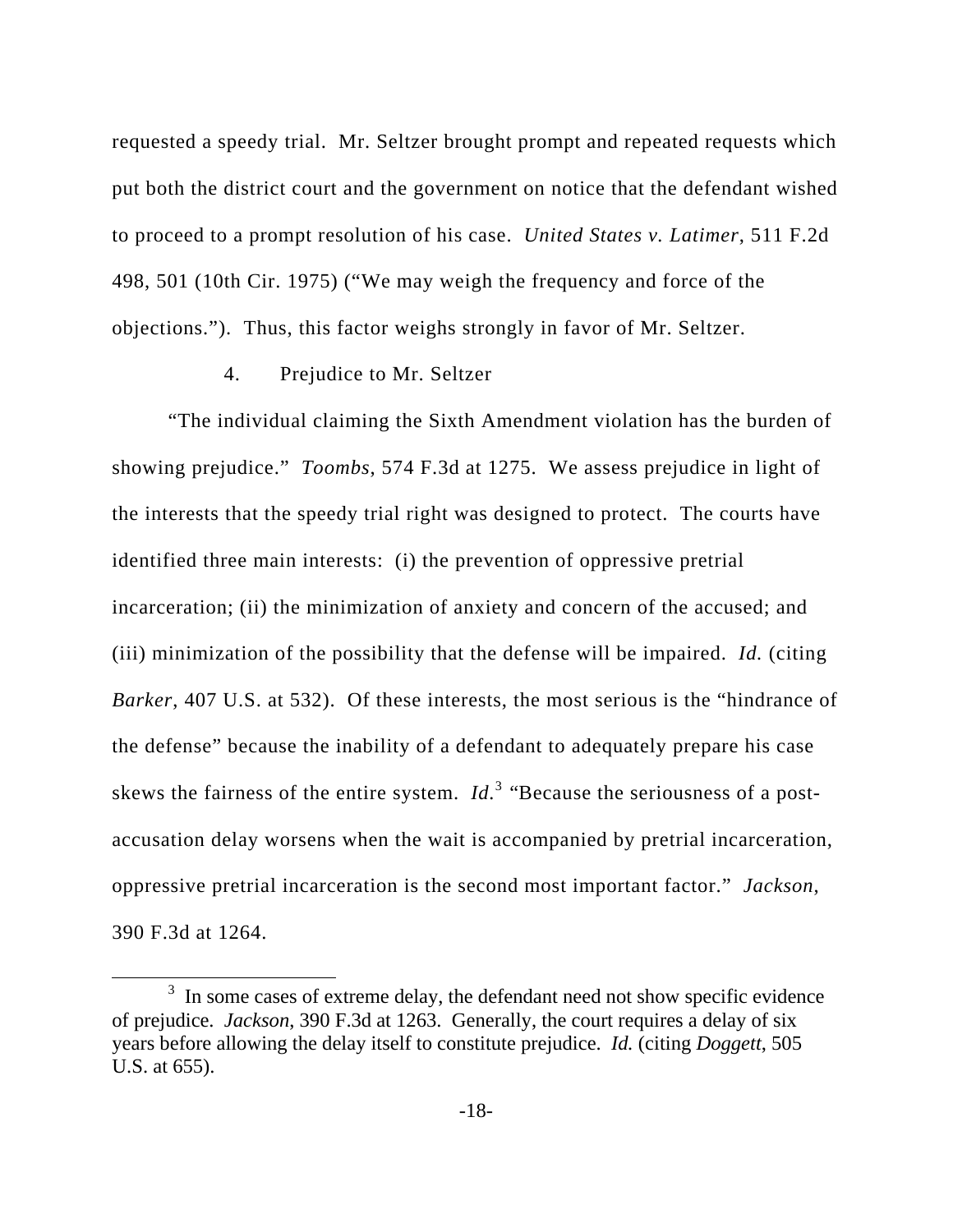Here, Mr. Seltzer was prejudiced in at least three ways. $4$  First, the delay added to his pretrial incarceration. By not bringing him into court, Mr. Seltzer was denied the right to a bond hearing in state court and kept incarcerated longer than might otherwise be necessary. As the district court stated: "the evidence presented at trial established that [Mr. Seltzer], together with Amy Ottinger, expended considerable effort gathering security to post bond in the state case, but was prevented from doing so because of a federal detainer. Had [Mr. Seltzer] been brought to federal court, he would have been entitled to a detention hearing—and an attorney—on the federal charges." Aplt's App. vol. I, at 0321. Thus, by maintaining a federal detainer, rather than holding a detention hearing, the government assured that Mr. Seltzer would remain in jail until the federal prosecution commenced. *Id.* This type of prolonged pretrial incarceration is a well-established type of prejudice that a defendant may rely upon in making a Sixth Amendment speedy trial claim.

 $\overline{4}$  $4$  The district court rested its finding of prejudice on the fact that the government strengthened its case during the delay. Aplt's App. Vol. I., at 0318 ("Ample evidence was presented at the hearing to show that in the eighteen-month period in which the Government purposefully refused to bring [Mr. Seltzer] to court, the Government gathered evidence to strengthen its case."). We disagree with the district court that this counts as a form of prejudice. There is no evidence that the government delayed for the *purpose* of improving the case. More fundamentally, although the "impairment to defense" prejudicial analysis is concerned that the defense will be hurt by the delay, new evidence of guilt is not what this analysis had in mind. *See United States v. Trauber*, 238 F.3d 79, 91 (1st Cir. 2001) ("[The defendant] does not point to a single authority to support the novel proposition that the potential strength the government's case may acquire over time amounts to prejudice against the defendant.").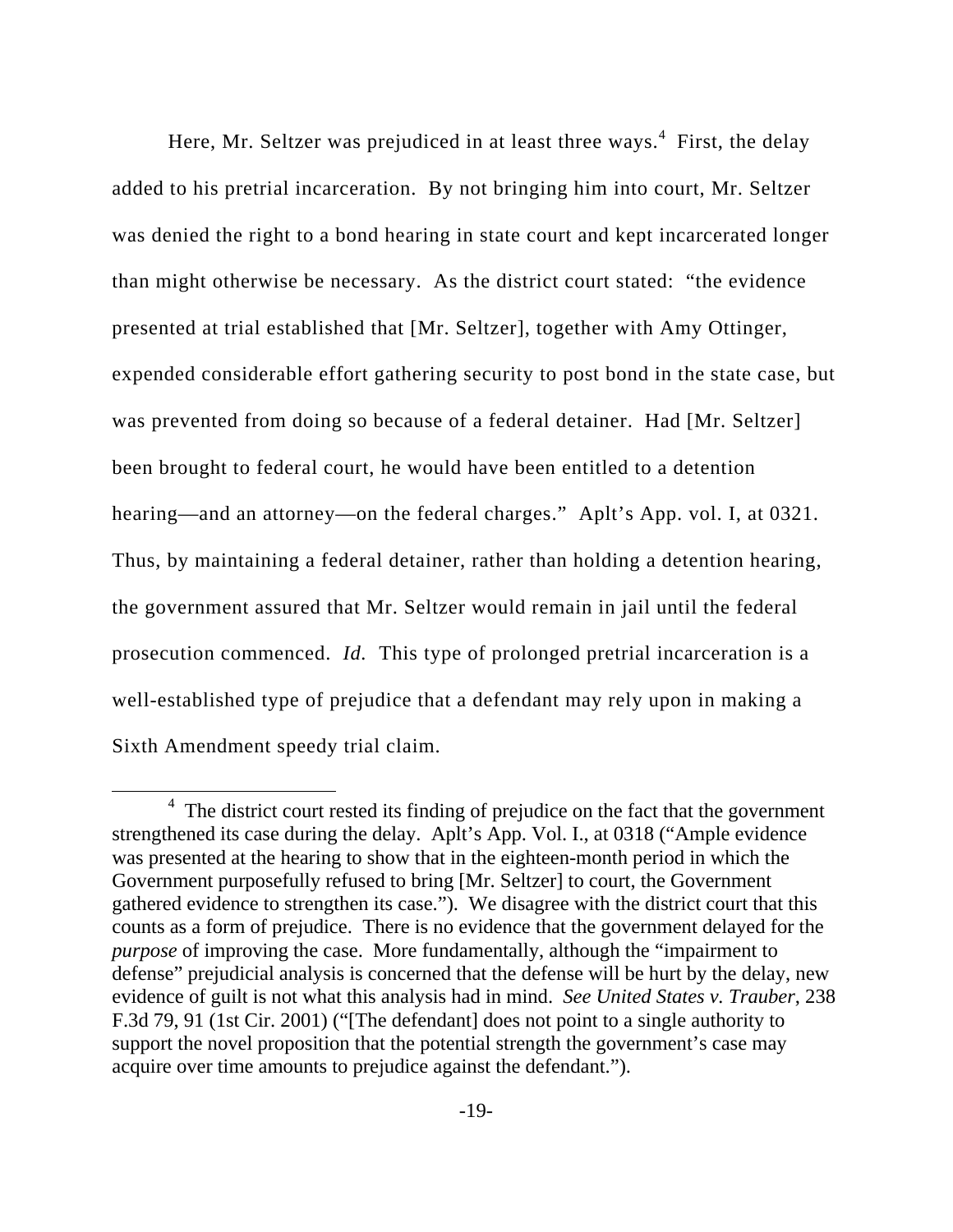Significantly, Mr. Seltzer suffered an impairment of his ability to defend and prepare his case. As noted by the district court, Mr. Seltzer was denied his right to counsel. Further, during the time he was denied his right to counsel, the government appeared ex parte before the magistrate judge. Although the government indicted Mr. Seltzer in November 2006, the government did not arrest him nor did it bring him before the court, and Mr. Seltzer went over six months before the court appointed counsel (at Mr. Seltzer's request). *Id.* at 0053 (Order, filed June 22, 2007).

 Third, Mr. Seltzer was prejudiced by the delay in his initial appearance, as the delay deprived him of a chance to invoke his statutory rights under the Speedy Trial Act at an earlier date. *See* 18 U.S.C. § 3161(c)(1). The Speedy Trial Act "requires that a defendant be tried within seventy days from the filing date of the indictment or from the date on which defendant appears before a judicial officer, whichever date is later." *United States v. Gonzales*, 137 F.3d 1431, 1432 (10th Cir. 1998) (holding the defendant's Speedy Trial Act rights were violated). The government did not promptly bring Mr. Seltzer before a judicial officer after the return of the initial indictment, although they did following the grand jury's return of the Superseding Indictment. Had the government brought Mr. Seltzer before a judicial officer in timely manner, he would have been afforded the protections of the statutory speedy trial clock at a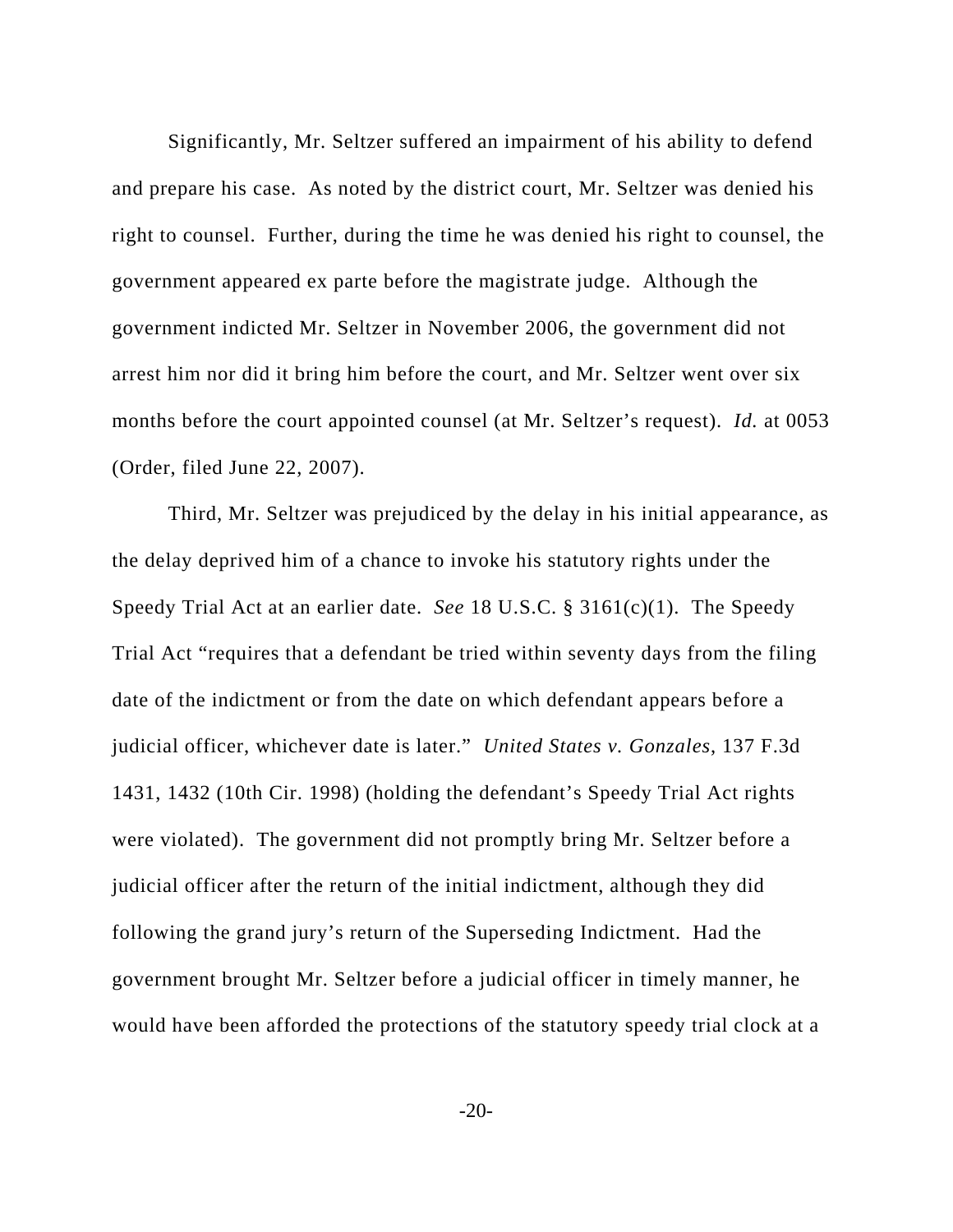much early point. Underscoring the prejudice to Mr. Seltzer is the markedly different situation of his co-defendant, Mr. Ortego, who appeared before a judicial officer regarding the initial indictment on November 7, 2006.

## 5. Balancing

 "Speedy trial claims require applying a balancing test." *Jackson*, 390 F.3d at 1266. "[T]he right to a prompt inquiry into criminal charges is fundamental and the duty of the charging authority is to provide a prompt trial." *Dickey v. Florida*, 398 U.S. 30, 38 (1970). None of these four factors is, "a necessary or sufficient condition to the finding of a deprivation of the right of speedy trial." *Batie*, 433 F.3d at 1290 (quoting *Barker*, 407 U.S. at 533).

The balance is decidedly one-sided here: our consideration of the factors to determine whether that fundamental right has been denied all point in one direction. First, the delay suffered by Mr. Seltzer is sufficiently lengthy so as to trigger the *Barker* analysis. Considering the relative simplicity of this particular case, the delay is unreasonable. Second, the government's asserted reason for the delay was not sufficient in this particular case to excuse it. The government has the obligation to bring the defendant to trial in a timely manner and, absent an acceptable justification, this factor weighs in favor of the defendant. Third, Mr. Seltzer twice asserted his right to a speedy trial, a factor weighing heavily in his favor. Fourth, and finally, Mr. Seltzer suffered prejudice as a result of the delay